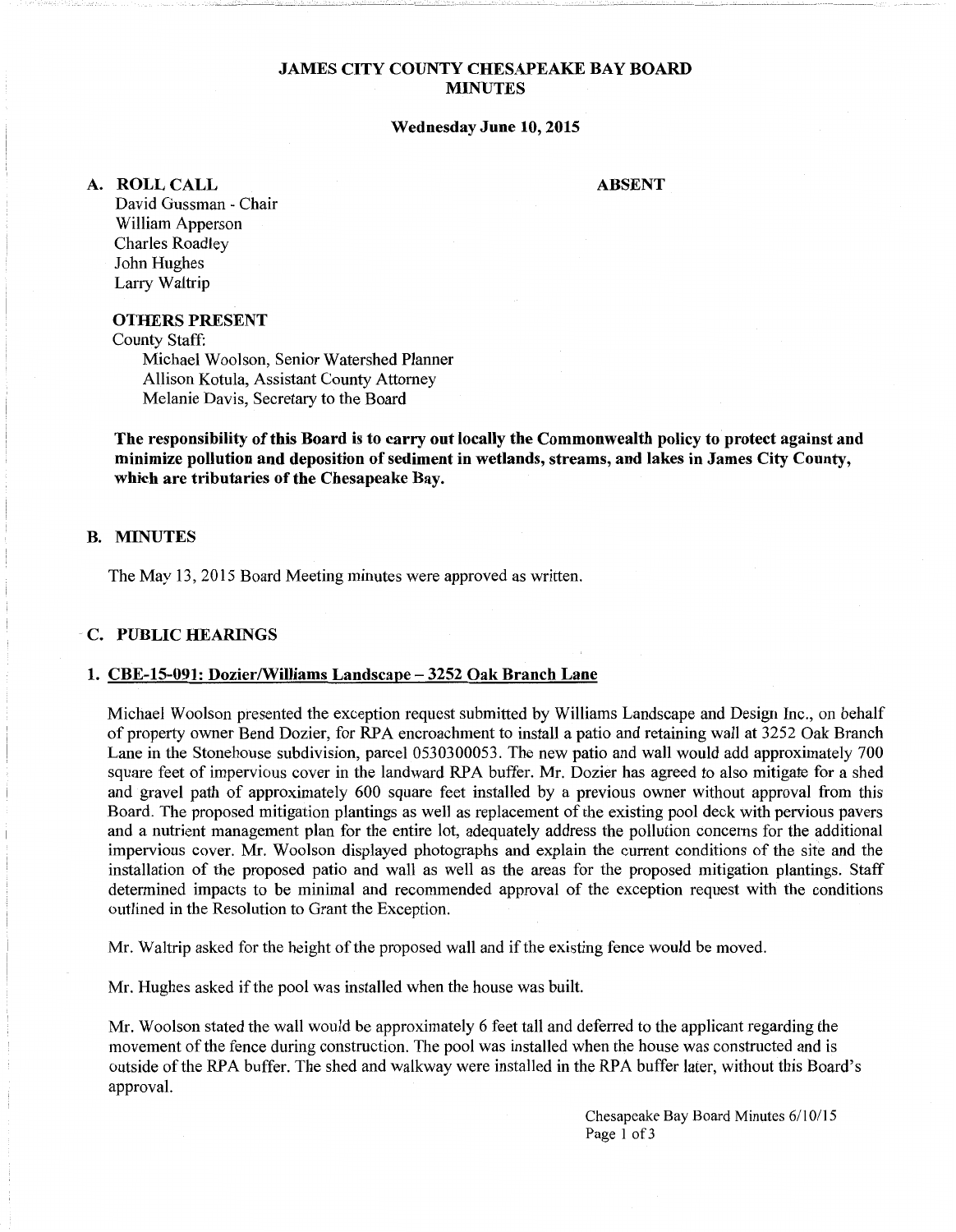Mr. Roadley asked and Mr. Woolson provided information on the current topography of the lot.

Mr. Gussman opened the public hearing.

A. Mr. Aaron Williams, Williams Landscape and Design Inc., representing the applicant, explained the fence would be moved during construction of the patio and would then be re-attached to the new wall. He explained that the proposed wall and patio would not extend beyond the location of the existing fence. He further explained the reason for the project was to make the area safer and stop the erosion around the existing pool deck.

Mr. Waltrip asked about the safety of the extended decking as there would still be a drop off.

A. Mr. Williams explained there would be a safety fence around the decking as required by the building code.

Mr. Gussman closed the public hearing as no one else wished to speak.

Mr. Apperson felt the proposed project along with the turf management would improve the site and stop the current erosion of the slope around the pool.

Mr. Roadley stated he was not convinced of the need for additional deck area in an RPA buffer that was already maintained and thought maybe the erosion could be corrected in other ways with less impact to the RPA.

Mr. Hughes felt the erosion into the RPA from the current fill would be resolved by this proposal and the added mitigation plantings.

Mr. Hughes made a motion to adopt the resolution to grant the exception for Chesapeake Bay Board Case CBE-15-091 at 3252 Oak Branch Lane, Parcel #0530300053.

The motion was approved by a 5-0 vote

# RESOLUTION GRANTING AN EXCEPTION ON JCC RE TAX PARCEL 0530300053

- WHEREAS, Aaron Williams of Williams Landscape and Design on behalf of Ben Dozier, (the "Applicant") has applied to the Chesapeake Bay Board of James City County (the "Board") to request an exception to the use of the Resource Protection Area (the "RPA") on a parcel of property identified as JCC RE Tax Parcel No. 0530300053 and further identified as 3252 Oak Branch Lane in the Stonehouse subdivision (the "Property") as set forth in the application CBE-15-091 for the purpose of installing an patio and retaining wall; and
- WHEREAS, the Board has listened to the arguments presented and has carefully considered all evidence entered into the record.
- NOW, THEREFORE, following a public hearing on June 10, 2015, the Chesapeake Bay Board of James City County by a majority vote of its members FINDS that:
	- 1. The exception request is the minimum necessary to afford relief.
	- 2. Granting the exception will not confer upon the Applicant any special privileges denied by Chapter 23, Chesapeake Bay Preservation, of the James City County Code, to other property owners similarly situated in the vicinity.

Chesapeake Bay Board Minutes 6/10/15 Page 2 of 3